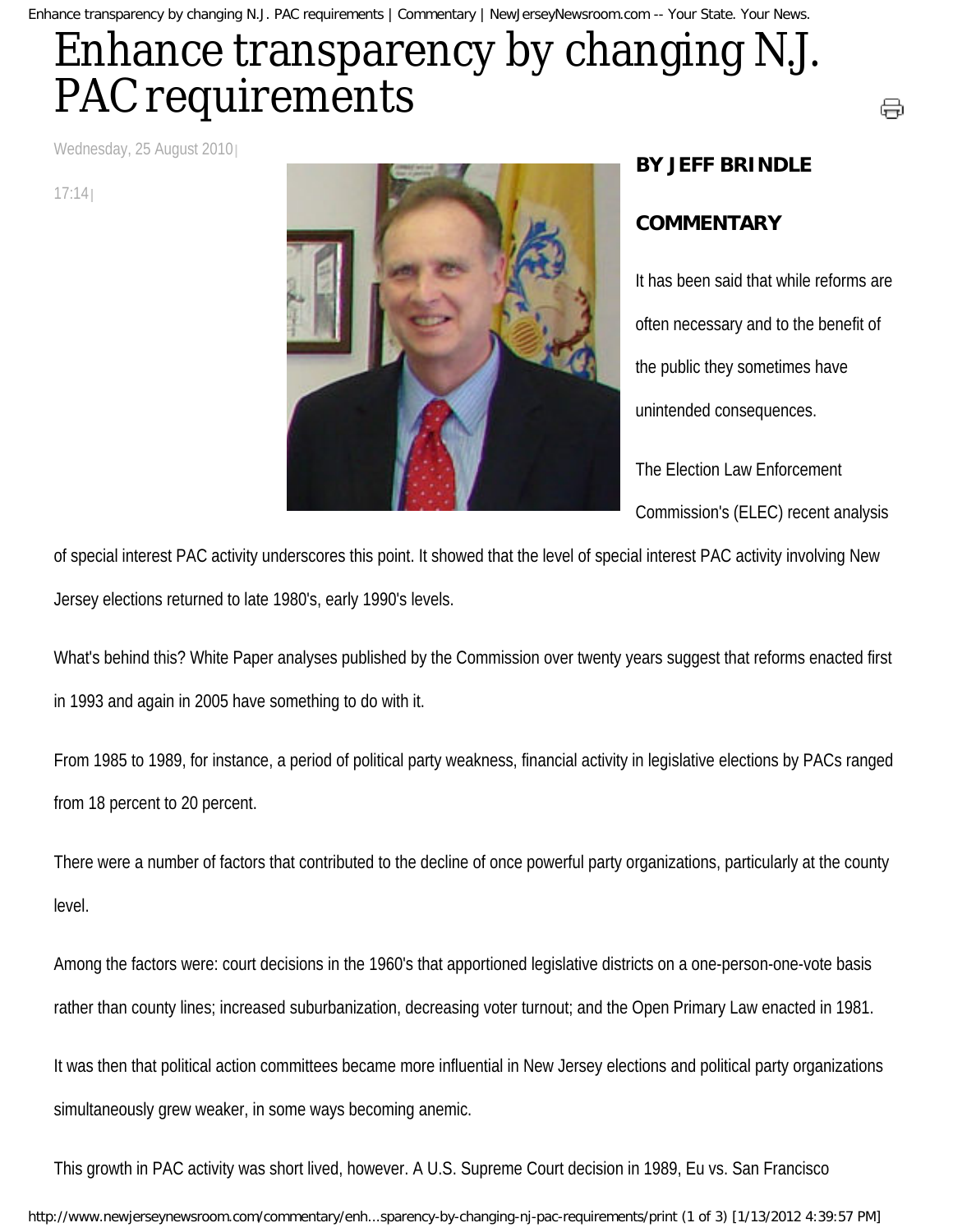Democratic Central Committee, began the process of rehabilitating political parties in New Jersey.

The Supreme Court, in Eu, declared California's Open Primary Law, similar to New Jersey's in prohibiting parties from any involvement in primary elections, to be unconstitutional.

In New Jersey, though, what really caused a change in the electoral dynamic were the comprehensive reforms enacted in 1993.

While numerous reforms were enacted as part of the 1993 Reform Package, most instrumental in changing the electoral landscape was the introduction of contribution limits that pertained to non-gubernatorial candidates, political parties, PACs, and other committees.

In enacting the reforms, the Legislature designed a contribution limit scheme that advantaged the political party committees over all others, including the PACs.

This single reform revived the political party system in New Jersey, once again making the county party organizations extremely powerful. State parties were empowered as well, along with legislative leadership committees that were formally established under the new law.

In a study by the Commission in 1997, it was pointed out that "there is a repartyization process underway in New Jersey and that an integral part of this process is the greatly strengthened role of the county party organizations in the campaigns of their candidates."

To be sure, as political parties were strengthened, PACs receded into the background, often constituting as little as nine percent of legislative contributions.

But as shown in the recently released analysis of special interest PAC activity in the State, the pattern is changing once again.

Pay-to-Play reform enacted in 2005 is in part, at least, responsible for this change, which has resulted in a growth in PAC activity that exceeds even the levels reached in 1989.